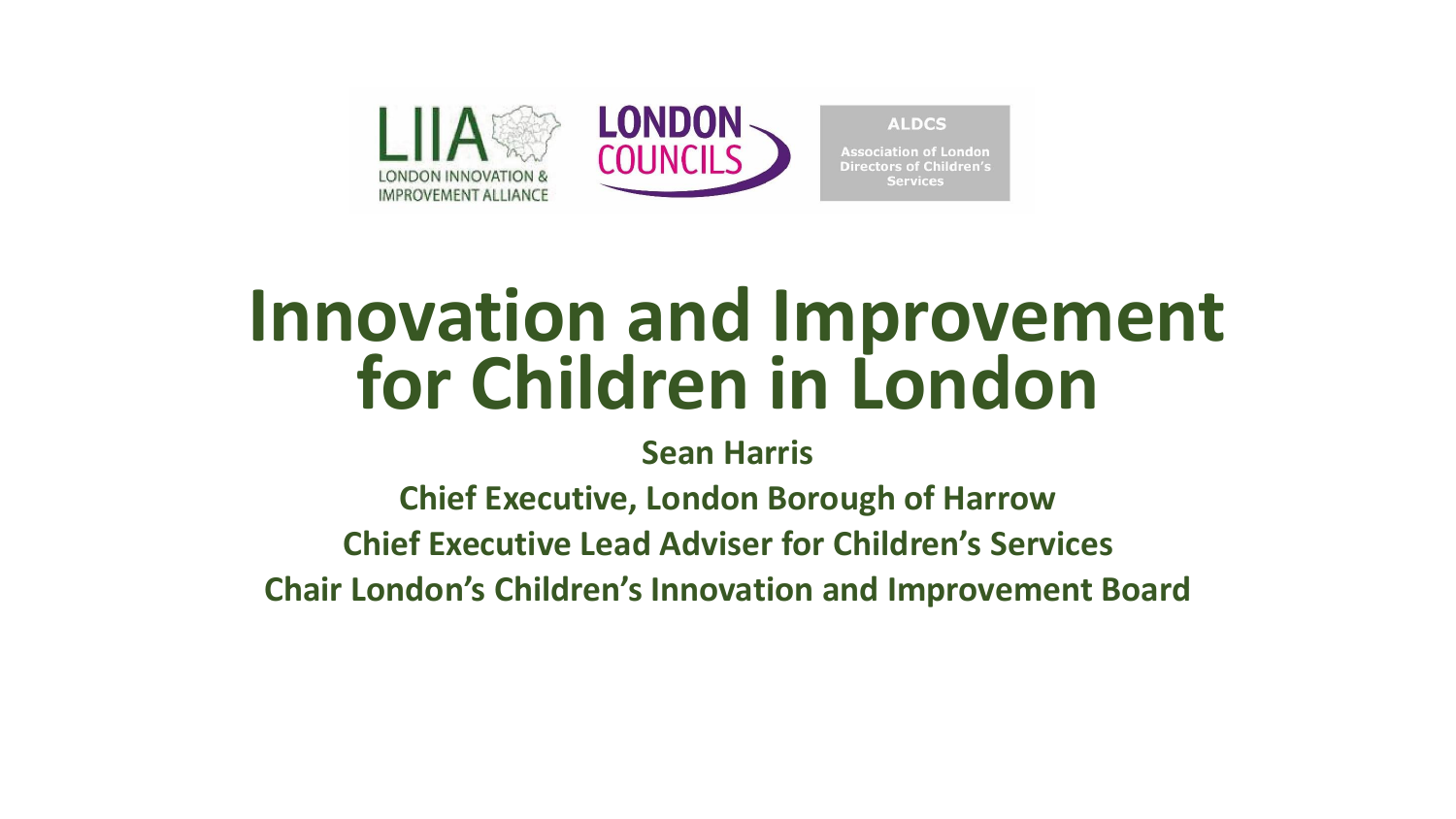## Creating the conditions for successful collaboration

- Proof of our collaboration concept
- Culture change strengthened relationships, accelerated by Covid
- LIIA infrastructure to support shared learning through sub-regional and pan-London activity
- Sharing of quarterly benchmarking data
- Development of Lead Member Network
- LIIA website: resources collated for public and for secure networks

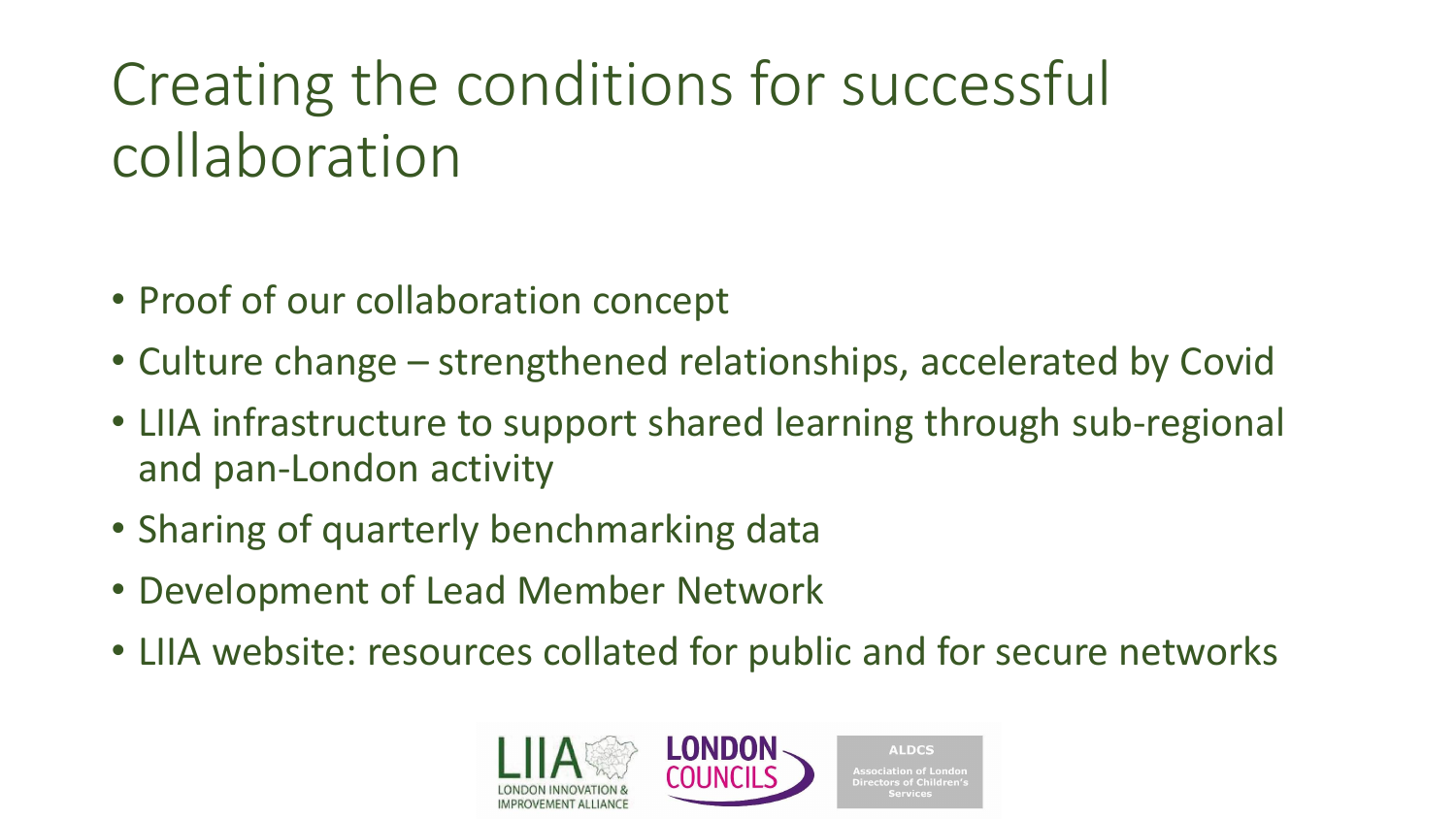## Progressing ALDCS Priorities

- **Adolescent safeguarding**  development of practice framework and coherent programme across partners
- **SEND** multi-partner work plan to enhance experience and outcomes through learning, sharing and listening to children and families
- **Resources / Sustainability**  Pan-London Placements Programme
- **Workforce** BAME leadership programme and workforce sufficiency